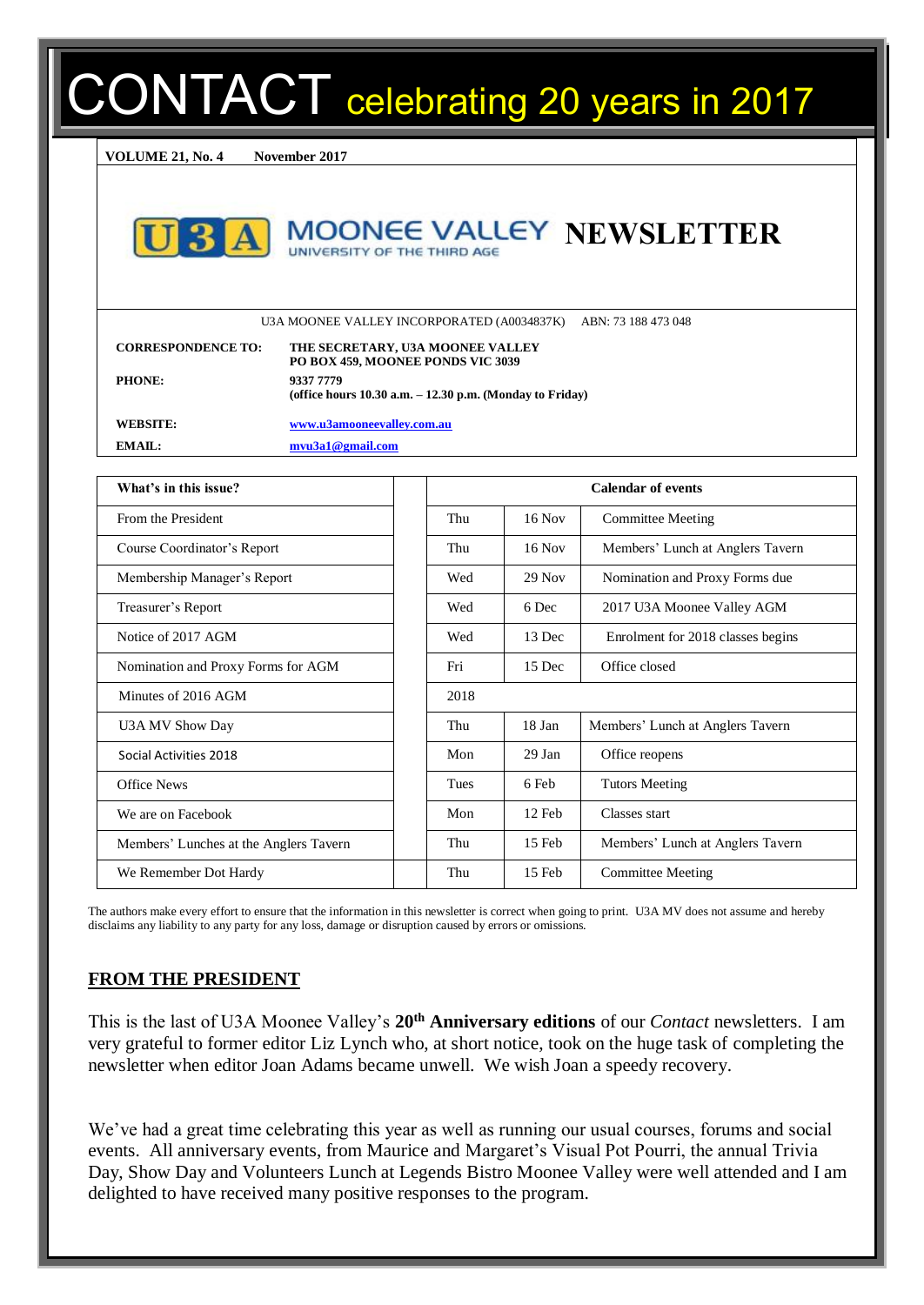The highlight for me was the 20<sup>th</sup> Anniversary Lunch at Windy Hill Venue where we acknowledged long-serving tutors and founding members. It was the biggest event ever run by this organisation with 217 members present.

Congratulations and thanks to all who contributed over the year, especially the 20<sup>th</sup> Anniversary team, the Roarers – Mandy Heane, Geoff Miller, Julie Kenessy, Fran Horton and Heather Feldman.

Mandy's report on Show Day held 4 October 2017 is on page 13.

#### The 20th Anniversary U3A Moonee Valley AGM 2017.

On behalf of the 2017 Committee of Management I extend an invitation to all members of U3A Moonee Valley to join us at Ascot Vale Neighbourhood Centre (AVNC) for the **Annual General Meeting** on **Wednesday 6 December 2017** commencing at **1.30 p.m.** The formal Notice of the 2017 AGM plus 2016 AGM Minutes are published in this edition.

Ascot Vale Neighbourhood Centre is located on the corner of Union Road and Munro Street, Ascot Vale. Parking in the immediate vicinity is limited to '1 hour' or 'permit parking' only. The AGM is expected to take just under 2 hours. The 57 Tram stops just outside AVNC on Union Road at stop 35. There are no events scheduled on Wednesday 6 December 2017 at Melbourne Showgrounds or Flemington Racecourse. This indicates parking may be available in 'conditional permit zones' in nearby streets such as Francis Street (north side). Please observe the parking signs as council inspectors are always thorough.

One of the main tasks of the AGM is to fill positions on the Committee of Management due for election. The Committee meets monthly (except Jan, July and December) and consists of four Officers – President, Vice President, Treasurer and Secretary and up to eight Ordinary Members, who undertake various roles such as Office Manager, Course Coordinator and Membership/Database Manager. This year the committee has also been supported by co-opted members.

There are five positions due for election at the 2017 AGM, each for a two-year term: President, Secretary and three Ordinary Member positions.

Please consider making a contribution to the management of our organisation by seeking the support of other members to nominate you or encourage others by nominating them.

The NOMINATION FORM for ELECTION OF 2018 COMMITTEE OF MANAGEMENT can be found on page 9.

The Rules of Association allow for proxy voting if you are unable to attend the AGM but wish to appoint a proxy to vote on any matters on your behalf. The APPOINTMENT OF PROXY FORM is on page 10.

If you are appointing a voting proxy, and/or nominating a candidate for election to the 2018 Committee of Management, please refer to pages 9 and 10 for how to send the completed form/s to be received by **Wednesday 29 November 2017.**

The Rules of Association (Constitution) and U3A Moonee Valley Code of Conduct can be accessed on the home page of the U3A Moonee Valley website: [www.u3amoonneevalley.com.au](http://www.u3amoonneevalley.com.au/)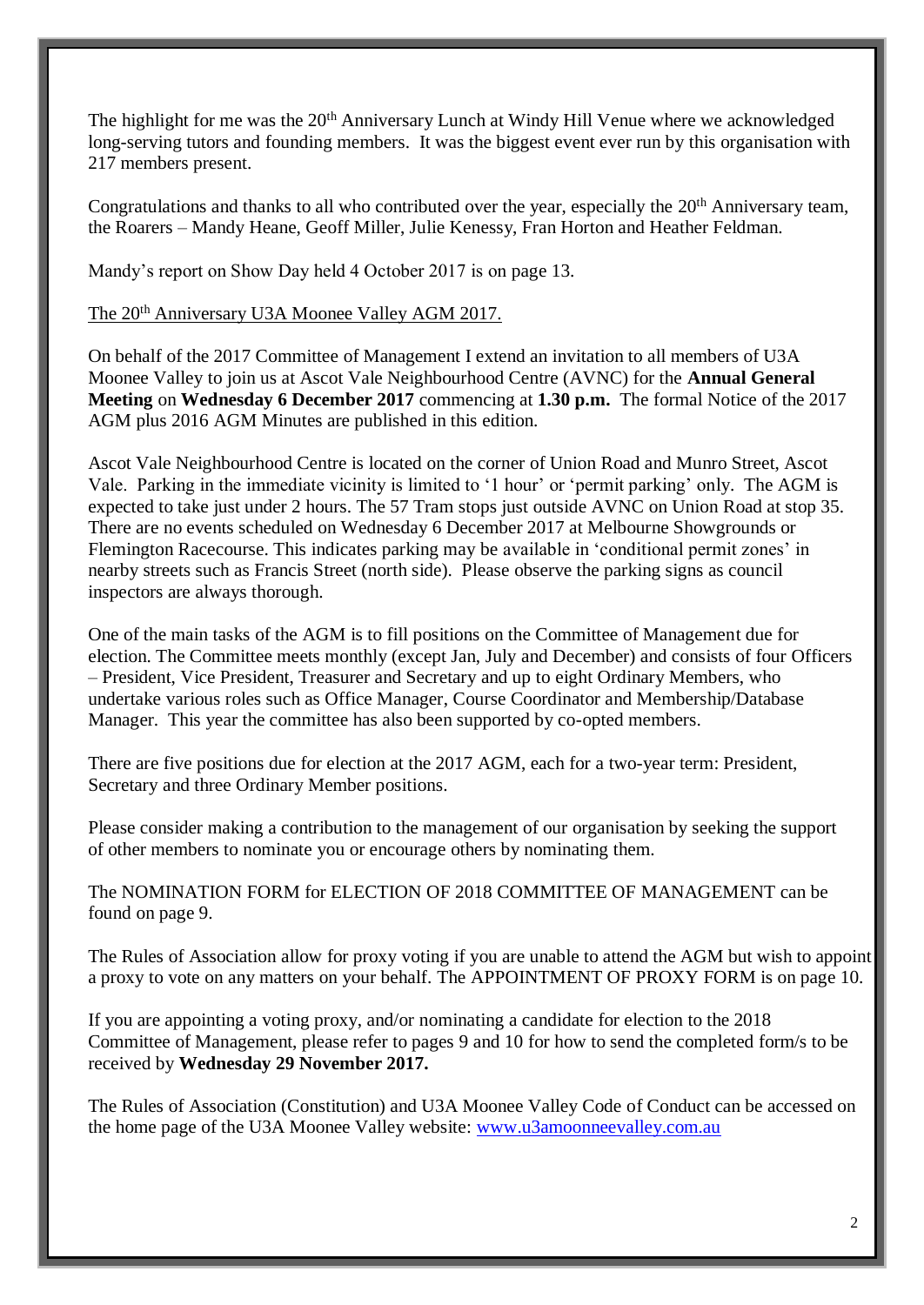At the AGM, we will acknowledge our members who generously give their time as Tutors, Assistant Tutors, Office Volunteers, Events Volunteers, Readers at Debney Meadows Primary School and on Committee. We will also thank those volunteers who are retiring.

A special thanks to Judy Maddigan, who generously donated the 20<sup>th</sup> Anniversary AGM Lucky Door prize as well as to Edith Chen who donated four tickets to see *Brigadoon* to lucky winners in Armchair Travel and Patchwork classes.

I attended the Spirit of Moonee Valley Awards Dinner on 7 October and was very pleased to see two of our members, Fran Horton and Edith Chen, as finalists in the category "Contribution to Older Persons'. Congratulations, Fran and Edith!

Dear members, I am retiring as President at the 2017 AGM. Our Rules, adopted in 2014, require Officer positions to be limited to four consecutive years, with a minimum one year off. The purpose is to open up the opportunity for and encourage members to consider how they might contribute to this great organisation by serving on the committee.

I was given the best opportunity to expand my thinking and increase by skills by Fran Horton and Harry Dobson, who nominated me for President at the 2012 AGM. I thank them for helping me step out of my comfort zone and put aside my limited view of my capacities. I especially thank Fran for being my mentor over the last 5 years. After all, U3A is about lifelong learning. I am always challenged at first, then joyful and relieved in achievement then realise I've got a lot of practice to do! I know many of you understand this as you've shared your U3A experiences with me.

I am proud to have been your representative and very grateful to have been so well supported by U3A Moonee Valley members and especially by the 2017 committee of management.

Hope to see you at the AGM.

Happy festive season everyone.

#### **Robyn Temby**

[president@u3amooneevalley.com.au](mailto:president@u3amooneevalley.com.au)

#### **COURSE COORDINATOR'S REPORT**

**The Semester 1, 2018 List of Courses is completed. Detailed instructions as to how to enrol for 2018 are included in this newsletter. It is very important that you read this information before attempting to enrol.** 

Remember that all class lists – and waiting lists – are cleared at the end of the year and to continue in a course group you must re-apply. You will however need to retain your current badge as these are not re-issued when memberships are renewed.

It is once again very pleasing that thanks to our dedicated team of tutors, almost all of our current courses will be continuing in 2018. There are, however, a few changes.

We are very pleased to be able to offer the following new courses and activities next year:

- *Creative Expression Through Wellbeing* (Fridays) Nina Mazurek
- *Excel Just the Basics* (Tuesdays for 6 weeks) Jess Hilton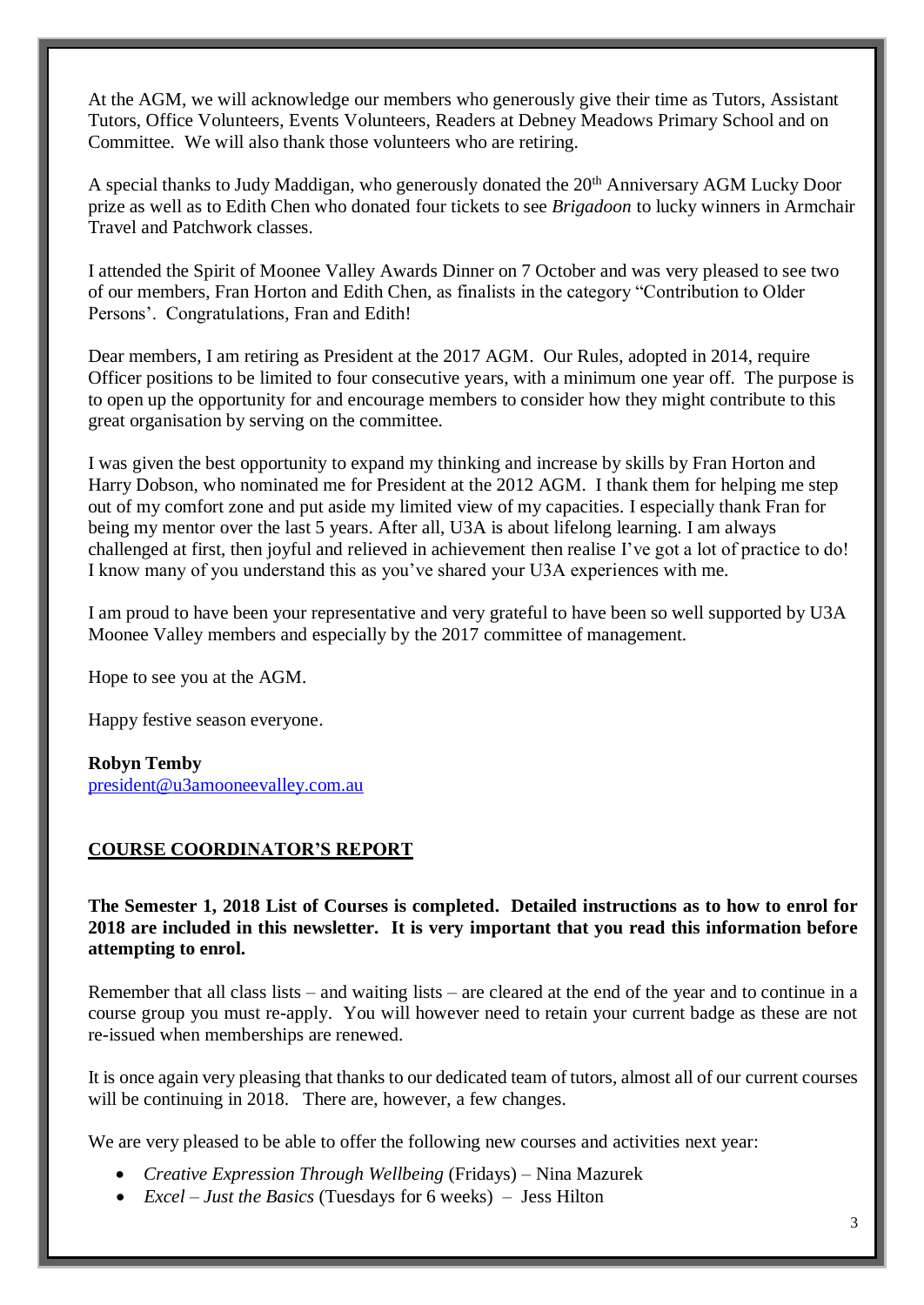- *Modern Ethics* (Wednesdays in semester 1) Terry Rickard
- *Pedalling for Pleasure* (Fridays) Harry Dobson
- *Spanish 2* (Tuesdays) Rosa Tosone (This year's Spanish 2 will become Spanish 3.)

Further changes will include:

- *The British Industrial Revolution* and *The People's Century Part 1* will be offered again by David Kershaw and Liz Lynch respectively in semester 1, replacing the courses they ran this year.
- *iPad and iPhone for Beginners and Intermediate* (Di Phillips) will replace *iPad for Beginners.*
- *Living a Full Life* (Peter Price) will become a discussion group for the full year.
- Kerry Costa is rationalising her French classes with *French 1C* becoming *French 2* and *French 3* combining the current *French 2* and *French 3 classes*.
- *Patchwork and Quilting* will combine with *Patchwork for Beginners Plus* with the former title.
- Croquet will move to Maribyrnong Park Bowls Club and be run by Margaret Dowsett.
- *Digital Photo Editing*, *Pilates* and the afternoon *Meditation Group* will not continue next year (the meditation groups have already combined for Term 4). However *Fitness Flexibility and Fun* and the morning meditation class will continue.

Tutors retiring this year will be Lou Armarego, Dot Dickson, Alfred Mansour, and Anne Strong. We hope to have the opportunity to formally acknowledge their valuable contributions to our U3A at the Annual General Meeting.

The textbook that has been used for some years by participants in the *Philosophy of Beliefs* class*, A Spectator's Guide to World Religions,* by John Dickson, is now out-of-print and it is almost impossible to obtain additional copies – which will be needed for the 2018 class. If any former member of this class has one of our copies we would very much appreciate its return. Please either email me (mvu3a1@gmail.com) or phone the office (9337 7779) if you have one.

We look forward to seeing you all back next year. Would tutors please note that the first tutors' meeting for 2018 will be on the morning of Tuesday 6 February at Ascot Vale Neighbourhood Centre.

#### **Geoff Miller**

# **MEMBERSHIP MANAGER'S REPORT**

# **THERE ARE THREE METHODS OF JOINING AND ENROLLING FOR 2018**

#### **METHOD 1 – ONLINE**

You can re-join (or join) Moonee Valley U3A from **15 November 2017** and enrol in classes from **12.30 pm on Wednesday 13 December**.

You can view 2018 courses now by going to the COURSES page of our website (u3amooneevalley.com.au). Selecting All Days will list all courses alphabetically.

When you enrol online you will know immediately whether you have been accepted into a course or are on a waiting list, and can print off your confirmation of enrolment record. Payment of fees is by credit card via PayPal (you do not need a PayPal account). Fees are \$40 for existing members, \$50 for new members and \$30 for Associates.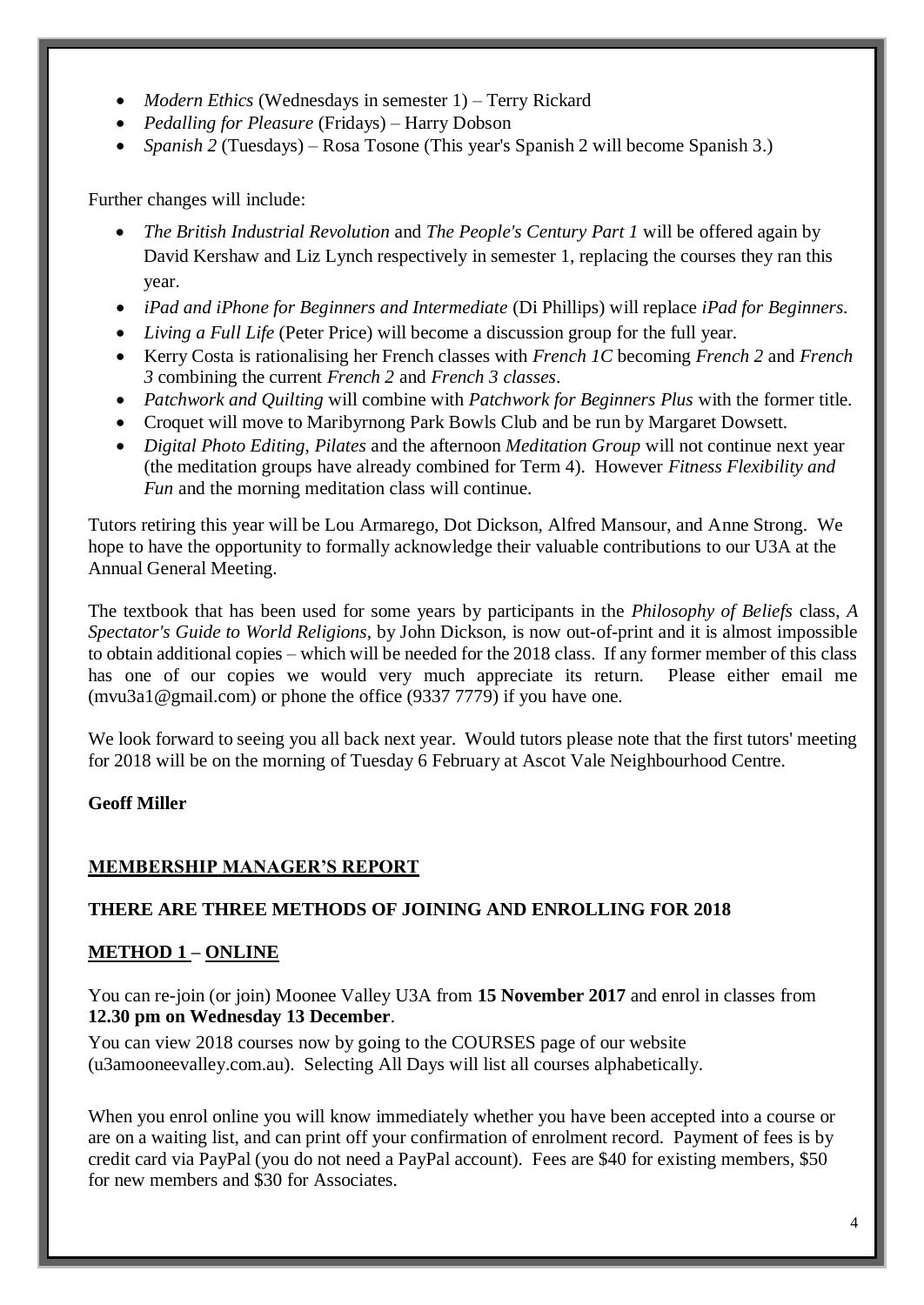#### To Re-join

Please go to u3amooneevalley.com.au and select Member Login (Member Login is available on the home page and on the Courses and Join pages). You will be asked for your ID and password. Follow the prompts.

If you have lost your password or ID, you can enter the one you remember and select *Forgotten Password/id*. You will need to enter your email address when requested and then select *Send Password*. Your ID and password will be sent to the email address you enter. If you've have forgotten both your password and ID, contact the office on 9337 7779 and we will get back to you with a password.

#### To Join

New members please go to u3amooneevalley com and select Join Us on the COURSES page or If You Would Like to Join Click Here on the JOIN page.

**We will email you a quick guide of steps for joining and enrolling closer to each date. This will include phone numbers of people willing to assist you.**

# **METHOD 2 – AT THE ENROLMENT CENTRE**

This year we will hold the enrolment centre at **Sam Merrifield Library, Mt Alexander Road, Moonee Ponds** at **12.30 pm** on the afternoon of **Wednesday 13 December**

Please ring the office on 9337 7779 by Monday 11 December and ask to be put on the list of those who intend to enrol at the enrolment centre.

At the centre volunteers will assist you to renew your membership (or join) and enrol online. Payment of fees is by cheque on the spot or pre-arranged bank transfer, evidence of which you **must** bring with you, as you cannot enrol in a course until payment has been made. This means if paying by bank transfer, you must do so **in advance of visiting the centre.** Annual membership is \$40 for ongoing members and \$50 for new members. Payments may be made electronically or by visiting any branch of Bendigo Bank.

Our account name is: U3A Moonee Valley Inc Our BSB number is: 633-000 Our account number is: 154051213

Please include your full name on the transfer as the reference number. Fees are \$40 for existing members, \$50 for new members and \$30 for Associates.

# **METHOD 3 – ENROLMENT BY MAIL**

You may enrol by completing and posting the *Membership Renewal* and the *Enrolment* forms, which are only included with the printed copy of *Contact* posted to those members who have requested it. **Please make sure you fill in all fields marked with an \*** as these are required. If a field is missed (or is illegible) your application will be put aside until a volunteer can ring you to clarify the information. This may take some time.

Please note that applications by post take up a good deal of volunteer time and may not be processed until February. You are not advised to use this method if you are applying for courses that tend to be oversubscribed as you will be disadvantaged compared with members who enrol online.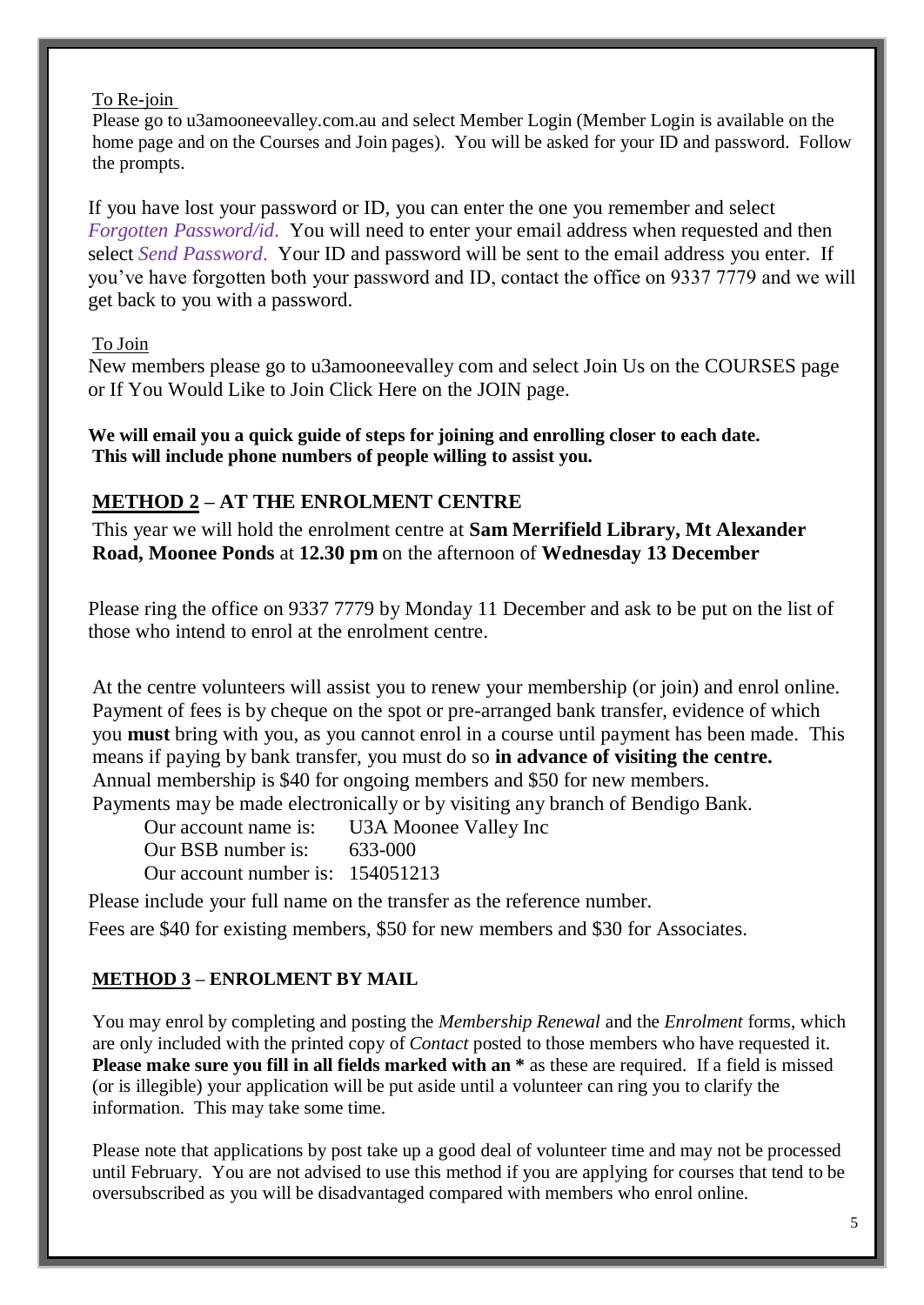Applications should include a cheque or copy of electronic transfer as proof of payment. Annual membership is \$40 for ongoing members and \$50 for new members. Details for making electronic payment are given in enrolment Method 2. Our address is PO Box 459, Moonee Ponds, Vic 3039.

To be included in the first data entry, forms must be received by **Wednesday 13 December.** Late applications will be accepted, but may not be processed until mid February.

# **SEMESTER DATES 2018**

**Semester 1** (Terms 1 & 2): 12 February – 15 June (break for school holidays 30 March – 15 April)

**Mid-year break:** 16 June – 15 July (includes school holidays)

**Semester 2** (Terms 3 & 4): 16 July – 30 November (break for school holidays 22 Sept. – 7 Oct.)

# **THE TIMETABLE**

- Unless otherwise indicated, all listed courses run weekly for the whole year.
- All courses are offered in good faith at the time of publication. If a tutor or a venue becomes unavailable due to unforeseen circumstances, it may be necessary to cancel the course. Courses may also be cancelled if there are insufficient enrolments to constitute a viable group.

#### **Barrie Fenby**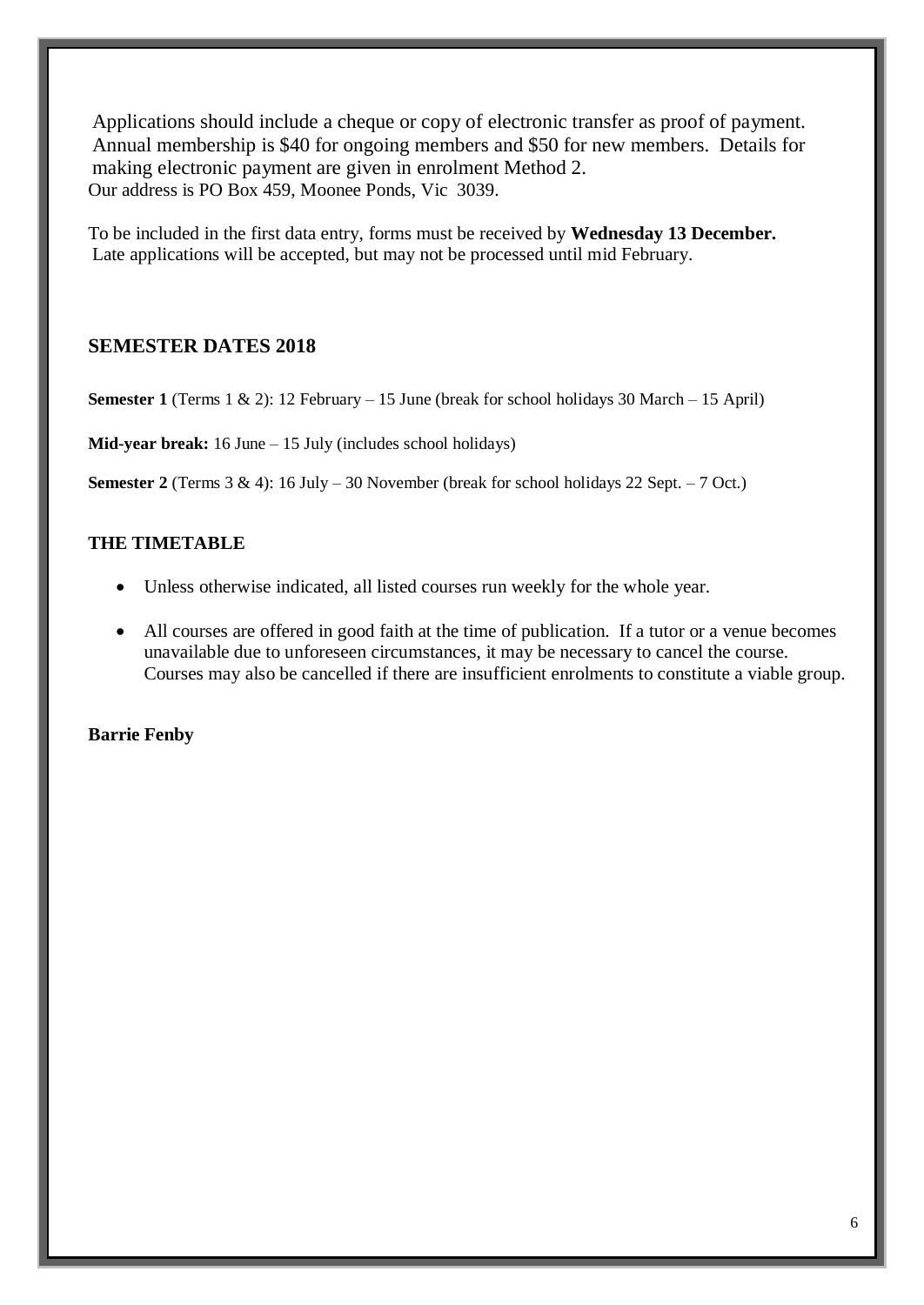# **TREASURER'S REPORT**

# **Profit & Loss [With Year to Date]**

# **Maurice Corkill** 18/10/ 2017

| <b>Account No.</b> |                                    | Sep-17   | Year to Date |  |
|--------------------|------------------------------------|----------|--------------|--|
|                    |                                    |          |              |  |
| 4-0000             | Income                             | \$       | \$           |  |
| 4-1000             | Class fees                         |          | 1,470.00     |  |
| 4-1025             | <b>Grant PGSF</b>                  |          | 1,500.00     |  |
| 4-1030             | <b>Grant MVCC</b>                  |          | 4,552.00     |  |
| 4-2000             | Interest received                  |          | 383.19       |  |
| 4-2050             | <b>Social Events</b>               | 5,165.00 | 18,545.00    |  |
| 4-3000             | <b>Subscriptions Associate</b>     |          | 90.00        |  |
| 4-3010             | <b>Subscriptions New</b>           |          | 3,530.00     |  |
| 4-3020             | <b>Subscriptions Renewal</b>       |          | 17,396.78    |  |
| 4-3030             | Sundry receipts                    |          | 490.00       |  |
|                    | <b>Total Income</b>                | 5,165.00 | 47,956.97    |  |
|                    | <b>Gross Profit</b>                | 5,165.00 | 47,956.97    |  |
| 6-0000             | Expenses                           |          |              |  |
| 6-1000             | <b>General Expenses</b>            |          |              |  |
| 6-1155             | Anniversary 20th year              |          | 9,855.99     |  |
| 6-1160             | Bank charges                       | 0.70     | 30.90        |  |
| 6-1200             | <b>Office Expenses</b>             | 107.00   | 2,148.41     |  |
| 6-1300             | Meetings                           |          | 220.99       |  |
| 6-1301             | MYU3A subscription                 | 91.40    | 196.40       |  |
| 6-1305             | Paypal merchant fee                |          | 233.10       |  |
| 6-1310             | Photocopier rental                 | 229.90   | 2,299.00     |  |
| 6-1400             | Postage                            | 168.75   | 1,289.67     |  |
| 6-1500             | Social events                      | 90.00    | 10,125.45    |  |
| 6-1600             | Stationery                         |          | 35.32        |  |
| 6-1650             | <b>Trivia Day</b>                  |          | 1,182.80     |  |
| 6-1660             | Sundry expenses                    |          | 1,068.52     |  |
| 6-1700             | Tutors' Admin                      | 536.50   | 936.50       |  |
| 6-1705             | <b>Tutors' Aids</b>                | 40.00    | 4,549.02     |  |
| 6-1706             | Tutors & OV's gifts                |          | 160.00       |  |
| 6-1710             | <b>Tutor Meetings</b>              |          | 270.00       |  |
| 6-1800             | <b>U3A Network</b>                 |          | 1,014.00     |  |
| 6-1900             | Venues                             |          | 3,525.25     |  |
| 6-2200             | Printing                           |          | 546.73       |  |
| 6-2300             | Internet                           |          | 2,338.00     |  |
|                    | <b>Total General Expenses</b>      | 1,264.25 | 42,026.05    |  |
| 6-4000             | Payroll Expenses                   |          |              |  |
| 6-4700             | Food                               | 160.00   | 550.00       |  |
|                    | <b>Total Payroll Expenses</b>      | 160.00   | 550.00       |  |
| 6-5000             | <b>Depreciation Expenses</b>       |          |              |  |
| 6-5100             | <b>Furniture Depreciation</b>      | 362.00   | 3,620.00     |  |
| 6-5200             | Office Equipment Depreciation      | 42.00    | 595.00       |  |
| 6-5300             | <b>Computer Depreciation</b>       | 20.00    | 232.00       |  |
|                    | <b>Total Depreciation Expenses</b> | 424.00   | 4,447.00     |  |
|                    | <b>Total Expenses</b>              | 1,848.25 | 47,023.05    |  |
|                    | <b>Operating Profit</b>            | 3,316.75 | 933.92       |  |
|                    | <b>Total Other Income</b>          |          |              |  |
|                    | <b>Total Other Expenses</b>        |          |              |  |
|                    | Net Profit/(Loss)                  | 3,316.75 | 933.92       |  |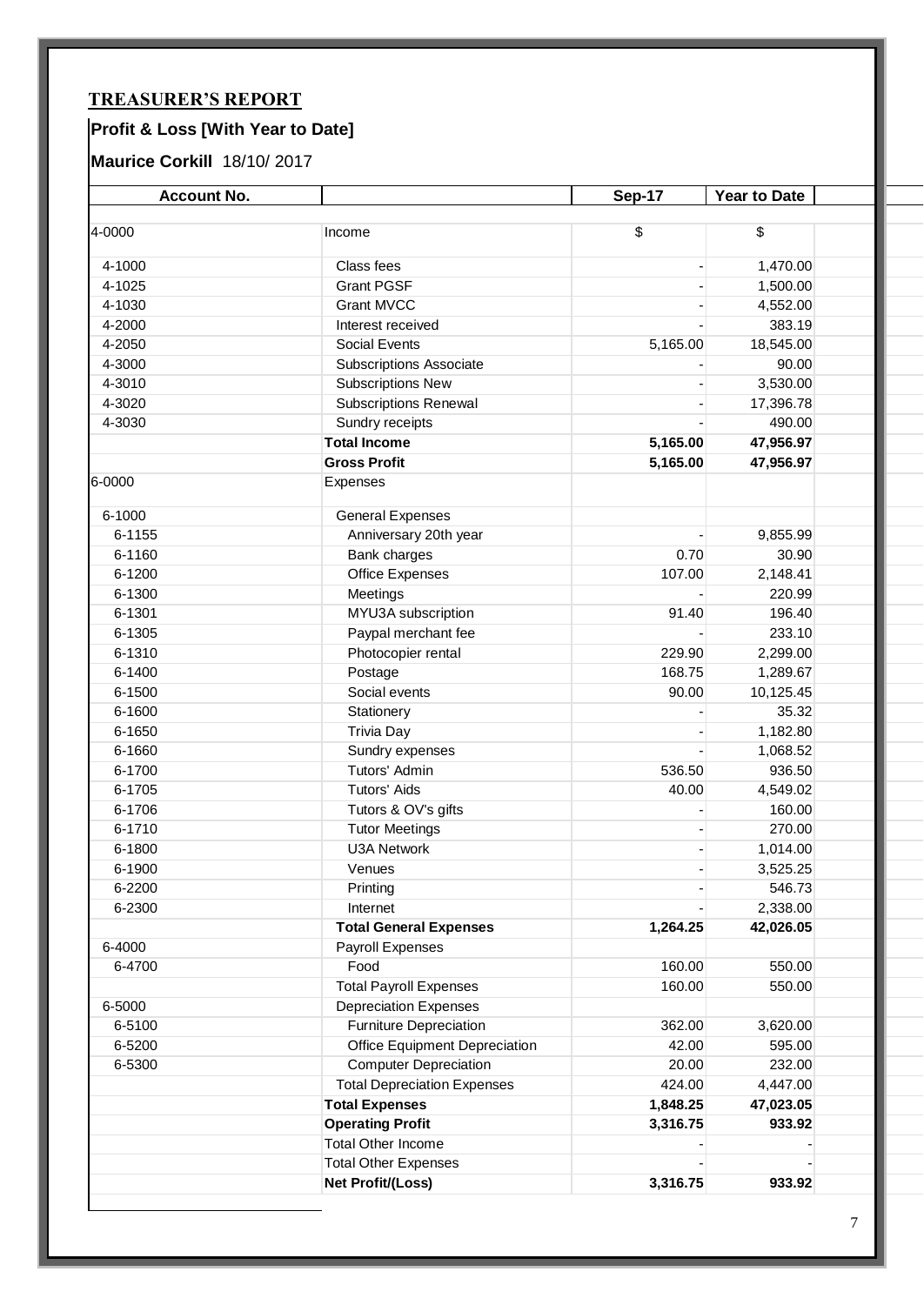# **U 3 A MOONEE VALLEY**

U3A MOONEE VALLEY INC Registered Number: A0034837K ABN: 73 188 473 048 PO Box 459 MOONEE PONDS VIC 3039 Ph 9337 777[9 www.u3amooneevalley.com.au](http://www.u3amooneevalley.com.au/)

# **20th Anniversary of U3A Moonee Valley**

# NOTICE OF THE 2017 ANNUAL GENERAL MEETING U3A Moonee Valley Incorporated members are cordially invited to attend the 2017 AGM

#### **Wednesday 6 December 2017 from 1.30pm at Ascot Vale Neighbourhood Centre, corner of Union Rd and Munro St, Ascot Vale 3032** (Melway 28 G10) **Registration from 12.45 pm**

#### **Music by our Recorder group from 1 to 1.30pm**.

The business of the Annual General Meeting will be to:

1. Confirm the Minutes of the last Annual General Meeting held on Tuesday 6 December 2016.

2. Consider the President's Annual Report and the Treasurer's Report for the preceding financial year 1 December 2016 to 30 November 2017.

3. Vote on a motion to increase membership fees:

#### **MOTION**

That U3A Moonee Valley CoM be authorised to increase membership fees by \$5 per annum for the year ending November 2019, as follows:

| New membership fee           | $$55$ pa |
|------------------------------|----------|
| Renewal of membership fee    | \$45 pa  |
| New member fee after 30 June | $$35$ pa |
| <b>Associate Member fee</b>  | $$35$ pa |

4. Elect Officers and Members to the 2018 Committee of Management. Nomination and Proxy Forms are published in this edition of the newsletter.

5. Acknowledge and thank the Tutors, Office and Event volunteers, Debney Meadows PS Readers as well as those Tutors and Committee members who are retiring.

6. Luck Door Prize drawn.

**Light refreshments will be served at the end of the meeting**.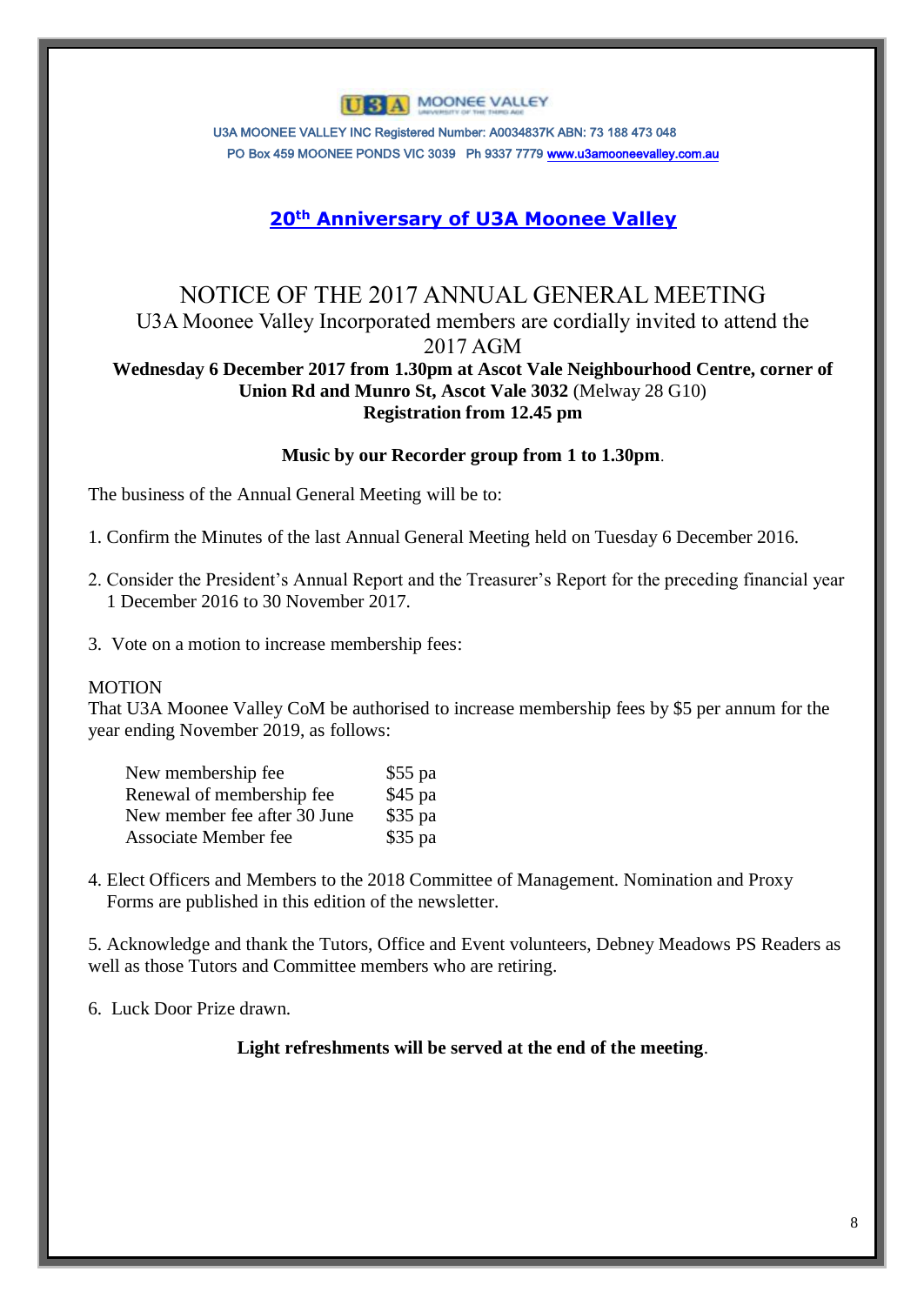#### **U3A MOONEE VALLEY INC AGM Wednesday 6 DECEMBER 2017**

#### **NOMINATION OF CANDIDATES TO STAND FOR ELECTION TO THE 2018 COMMITTEE OF MANAGEMENT**

#### **How to nominate yourself for election to the Committee of Management**

1. Complete and sign the nomination form below.

2. Have it signed by a member who agrees to nominate you.

3. Have it signed by a member who seconds the nomination.

#### **How to nominate another member for election to the Committee of Management**

1. Complete and sign the nomination form below.

2. Have it signed also by a member who seconds the nomination.

3. Have it signed by the person you are nominating.

#### **Please return the Nomination Form to be received by Wednesday 29 November 2017 via:**

#### **EMAIL: mvu3a1@gmail.com Print the form/s, fill in, scan or take a photo and send, OR MAIL: print/cut out the form/s, fill in and post to: The Secretary, U3A Moonee Valley Inc, PO Box 459, Moonee Ponds Vic 3039**

-------------------------------------------------------------------------------------------------------------------------------

| <b>OFFICE</b>                                                                                                                                                                     | A MOONEE VALLEY                             |  |
|-----------------------------------------------------------------------------------------------------------------------------------------------------------------------------------|---------------------------------------------|--|
| <b>NOMINATION FORM for ELECTION OF 2018 COMMITTEE OF MANAGEMENT</b>                                                                                                               |                                             |  |
|                                                                                                                                                                                   |                                             |  |
|                                                                                                                                                                                   |                                             |  |
| PRESIDENT<br>VICE PRESIDENT                                                                                                                                                       | <b>SECRETARY TREASURER</b><br><b>MEMBER</b> |  |
|                                                                                                                                                                                   |                                             |  |
| second the nomination                                                                                                                                                             |                                             |  |
|                                                                                                                                                                                   |                                             |  |
| accept the nomination                                                                                                                                                             |                                             |  |
|                                                                                                                                                                                   |                                             |  |
| * A member may be nominated for only one position. A separate form is required for each nominee. Photocopied or<br>identically worded handwritten/typed copies are also accepted. |                                             |  |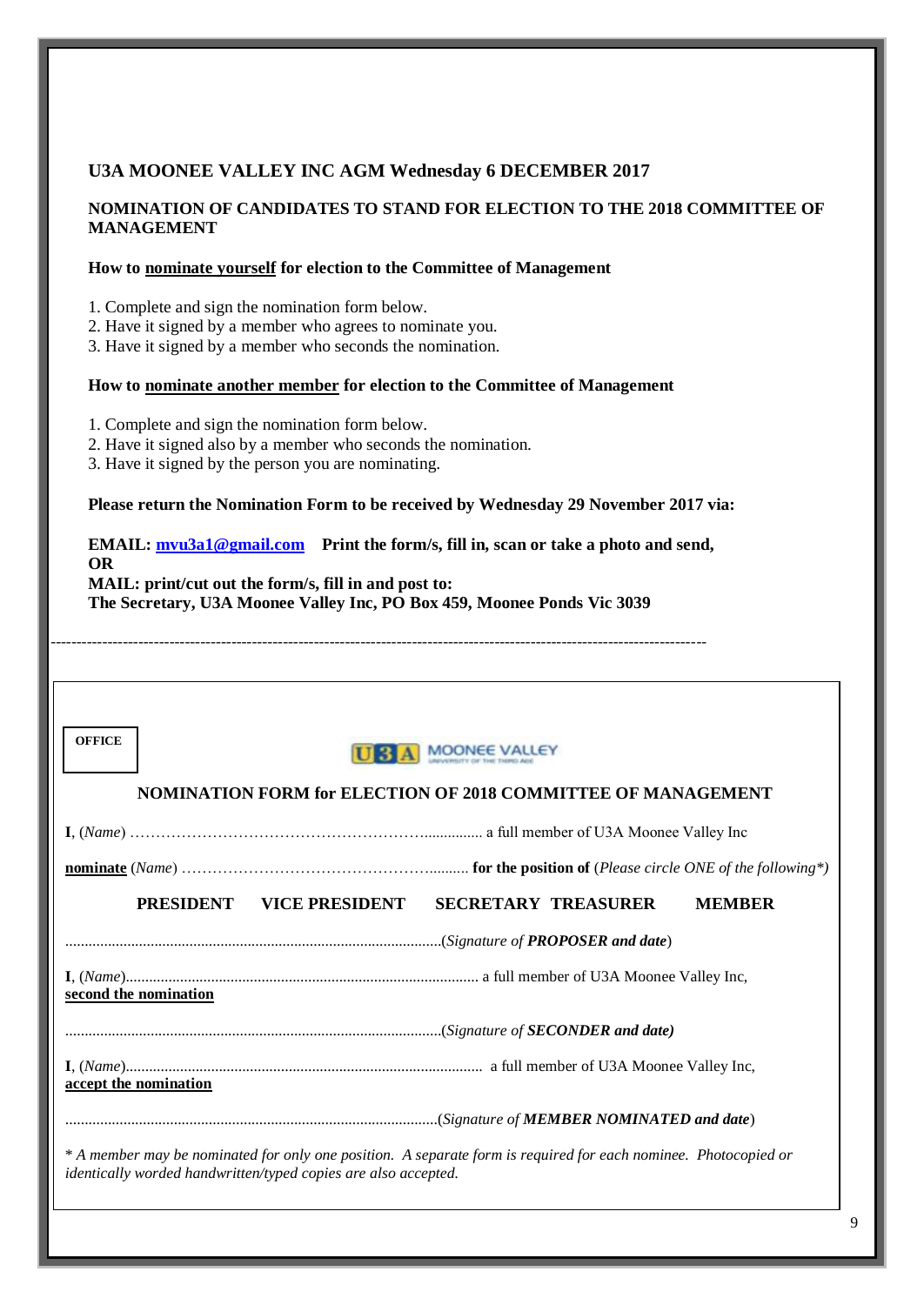U3A MOONEE VALLEY INC Wednesday 6 DECEMBER 2017 ANNUAL GENERAL MEETING

#### **PROXY VOTE APPOINTMENT**

**If you are unable to attend the meeting but wish to appoint a proxy to vote on any matters on your behalf, please complete the following form to be received by Weds 29 November 2017 via:**

**EMAIL: [mvu3a1@gmail.com](mailto:mvu3a1@gmail.com) Print the form/s, fill in, scan or take a photo and send, Or MAIL: print/cut out the form/s, fill in and post to**

**The Secretary, U3A Moonee Valley Inc, PO Box 459, MOONEE PONDS VIC 3039**

| MOONEE VALLEY<br><b>APPOINTMENT OF PROXY</b>                                                                                        |
|-------------------------------------------------------------------------------------------------------------------------------------|
|                                                                                                                                     |
| Valley Inc                                                                                                                          |
| hereby appoint either President Robyn Temby<br>Tick if applicable                                                                   |
|                                                                                                                                     |
| Moonee Valley Inc, as my proxy, to vote on my behalf at the Annual General Meeting on $\epsilon$<br><b>OFFICE</b><br>December 2017. |
|                                                                                                                                     |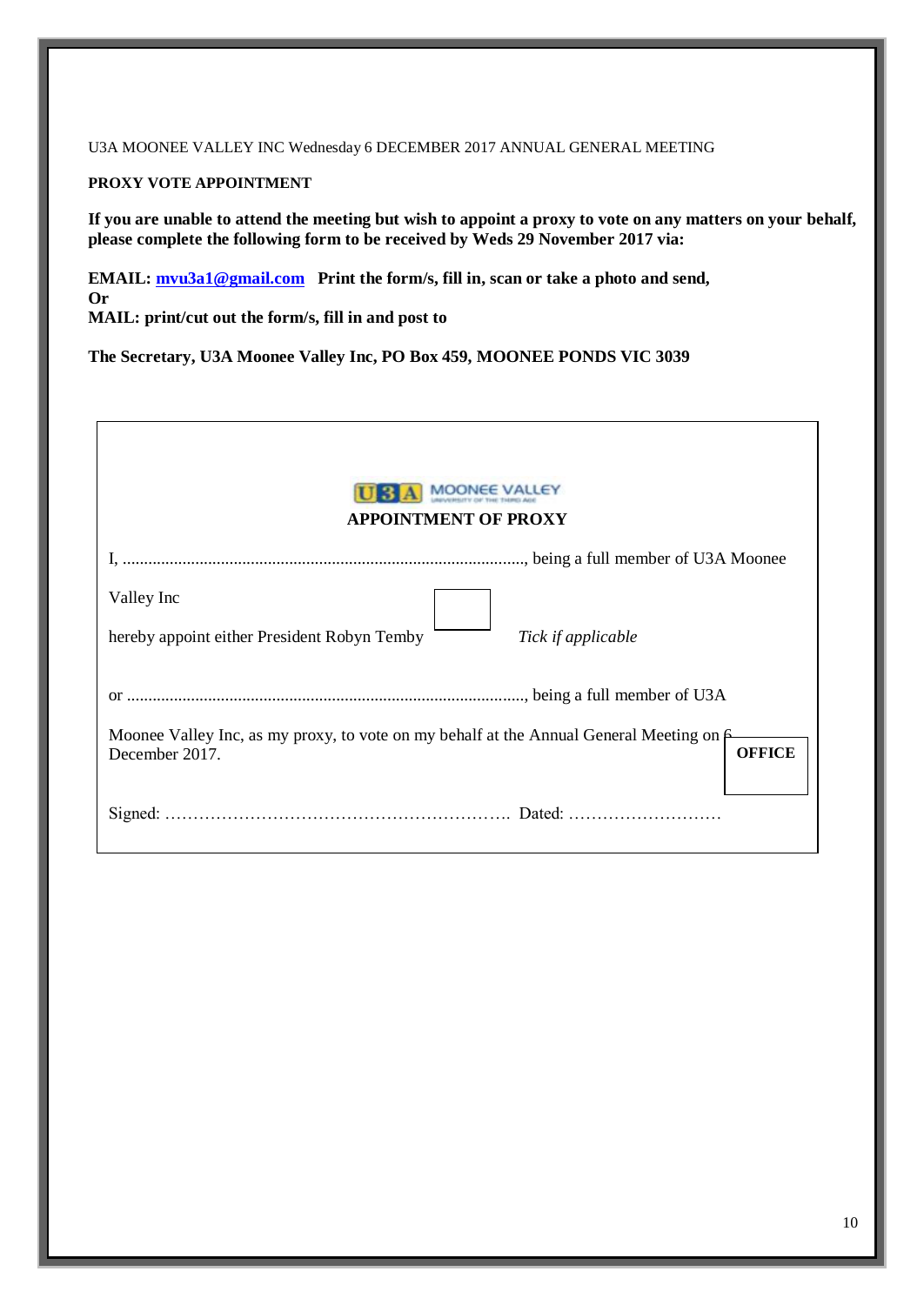#### **U3A MOONEE VALLEY INC. A0034837K ANNUAL GENERAL MEETING TUESDAY 6 DECEMBER 2016 ASCOT VALE NEIGHBOURHOOD CENTRE**

The purpose of our Annual General Meeting is to receive the President's report on activities over the past year and financial statements from the Treasurer and to elect members to the Committee of Management for the following year as prescribed in our Constitution.

President and chairperson, Robyn Temby introduced herself and opened the meeting at 1.35 pm and asked for a round of applause for the Recorder Group. Robyn then acknowledged invited guests and introduced members of the committee.

- **PRESENT:** Robyn Temby, Frances Horton (Secretary), Maurice Corkill (Treasurer), Barrie Fenby, Geoff Miller, Lorraine Rodger, Heather Feldman, Marjorie Ridley and 78 financial members.
- **APOLOGIES:** Edith James and Joan Adams, Committee Members; Andrea Surace, Mayor and our special representative on council and others as per membership list.
- **GUESTS:** Carmel Boyce, Policy & Planning Officer and Danijela Bura Aiken, Acting Coordinator of Moonee Valley City Council Ageing and Disability Department. Also attending were Dorothy Kendall and Joanna Tippet from U3A Altona and Glenda Kueng and Anne Beevers of U3A Brimbank. Robert Ryan represented U3A Hobsons Bay/Williamstown.

#### **GUEST SPEAKER**:

Michael Staindl from Beyond Zero Emissions spoke passionately on the disastrous damage that is currently happening to our planet due to "climate change". Already 200 species of creatures disappear every day, temperatures are rising and no carbon budget is in place. Urgent action is needed!

#### **MINUTES OF 2015 ANNUAL GENERAL MEETING**.

A motion to accept these minutes was moved by Judy Jessop and seconded by Colleen Taylor. Motion carried. No business arising.

#### **ANNUAL REPORTS:**

Robyn Temby, President, announced that our membership has reached 530 this November - a figure similar to that of 2015. Throughout Victoria 35,000 people or 3% of those over 60 belong to a U3A group.

As anticipated in 2016, the committee was focussed all year on the introduction of an online member management system. Robyn acknowledged the dedicated work by Data Base & Membership Secretary Barrie Fenby and the support given by Pauline Hennessey, a former committee member and designer of our data base.

As of today, 440 member applications have been processed online and 12% only by 'snail mail'.

Robyn further acknowledged the success of the three annual Forums organised by Geoff Miller, the Social Activities arranged by Heather Feldman and the regular classes/courses run by our 50 tutors at 16 venues in the local area which are run and managed by the Moonee Valley City Council.

U3A members also participated in our annual Trivia Day, Council's February Festival, Council's "Moving & Grooving on the Maribyrnong" to celebrate Seniors week, Aged Friendly Streetscape workshop and the Healthy Ageing reference group. Four U3A members attended the Cota Senior Awards at Government House in October as guests of MVCC.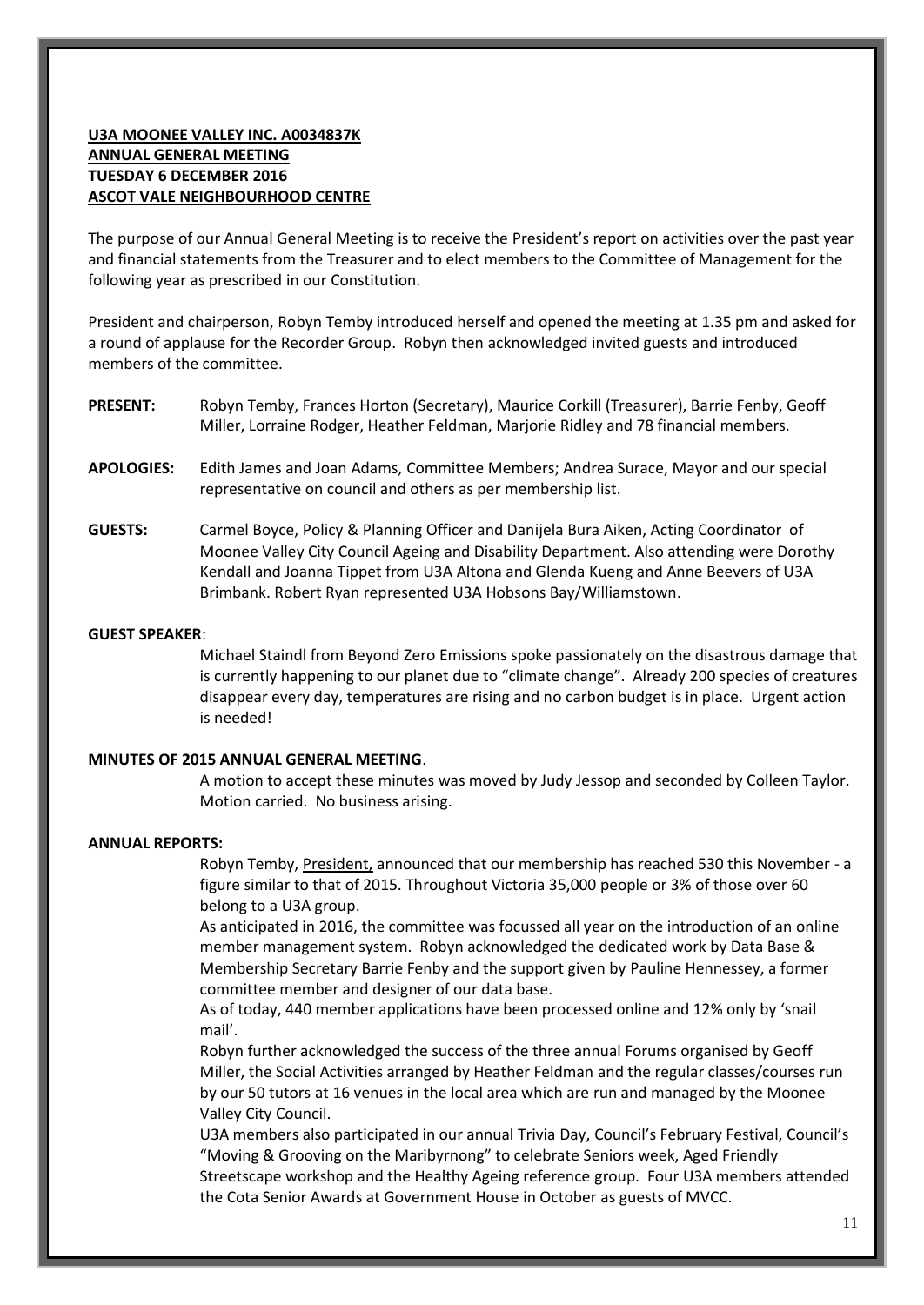In 2017 we will celebrate our  $20<sup>th</sup>$  Anniversary with a variety of activities and a special luncheon mid-year at Windy Hill.

Treasurer, Maurice Corkill, delivered a power-point breakdown of our financial status and spoke to the Profit & Loss Statement and Balance Sheet, indicating major outlays and our income stream which comes from fees and grants via U3A Network from State Government sources.

Maurice thanked Terry Daffey who has retired as our auditor and announced that John Gregory will be his successor.

Annual returns will be made to Victorian Consumer Affairs and the Charities Commission of Victoria

A motion to accept the President's Report was made by Rebecca Luxford, seconded by Jan Miller Motion accepted.

A motion to accept the Treasurer's Report was made by Geoff Miller and seconded by Margaret Majurey. Vote held – all in favour.

#### **ELECTION OF COMMITTEE MEMBERS:**

Liz Lynch read out the names of those nominated. The result is as follows: **COMMITTEE FOR 2017**

**Robyn Temby** – President; **Mandy Heane** – Vice President; **Fran Horton –** Secretary; **Maurice Corkill** – Treasurer; **Geoff Miller** – Course/Tutor Coordinator; **Barrie Fenby** –

Membership/Data Base Secretary; **Edith James** – Venue Coordinator; **Heather Feldman** – Social Activities Coordinator; **Joan Adams** – Editor; **Marjorie Ridley** – Office Coordinator and **Lorraine Rodger** and **Robert D'Silva.**

The committee will be supported in 2017 by co-opted members – Jo Bradshaw, Marie Daffey, Jenny Dwyer, Julie Kenessy and Helen Mather.

Leslie Mayes was acknowledged for his contribution while on the committee.

#### **RETIRING TUTORS:**

Geoff Miller spoke eloquently about Nell Axon and Esperanza Carreras. Both have chosen not to continue as tutors.

#### **ACKNOWLEDGEMENT OF ALL TUTORS, OFFICE VOLUNTEERS and READERS AT DEBNEY MEADOWS:**

Those in attendance were asked to stand and receive the heartfelt thanks of other members for their generous contribution to the running of U3A Moonee Valley

#### **GENERAL BUSINESS:**

On behalf of the Creative Writing Group, Anne Strong presented a bound folder of stories to Robyn Temby

**EVENTS TEAM:** Lead by Anne Fkih. Thanked by Robyn for the beautiful spread and the meeting closed at 3.08 pm and everyone invited to enjoy afternoon tea.

**2017 AGM:** WEDNESDAY 6DECEMBER 2017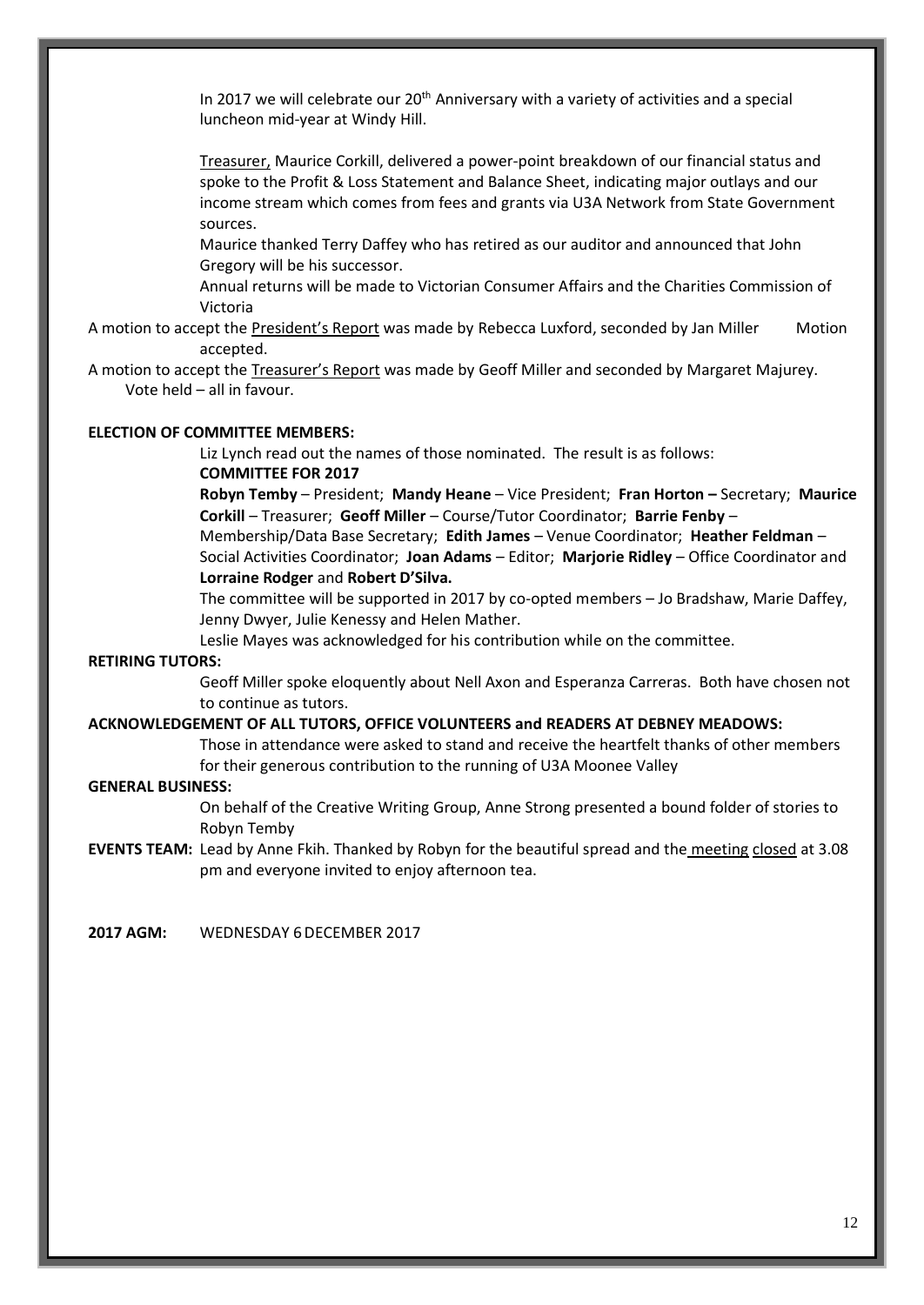# **U3A Moonee Valley Show Day, 4th October 2017**

What a great day it was - we had around  $100 - 150$  people attend (including volunteers) and the performances were the highlight of the day; they were:

- Singing for Fun,
- Recorder Group,
- Line Dancing and
- Tai Chi

We sang along with the Singing for Fun group, danced on the spot with Line Dancing, sat enthralled at the Recorder Group and you could hear a pin drop when the Tai Chi group performed. Needless to say everyone thoroughly enjoyed each performance.

We also had demonstrations of:

- Scrabble
- Mah-jong
- Bridge
- Cryptic Crosswords
- Patchwork
- Art, and
- Book club

And, these demonstrations encouraged interest from those in attendance.

The raffle was a hit, we raised \$399 for the Florey Institute, all the winners were on hand to receive their prizes and one of the most rewarding things that came out of the day was that Val Redman, who proposed we raise funds for the Florey Institute (Motor Neurone Disease in particular), was the winner of  $1<sup>st</sup>$  Prize in the Raffle – a beautiful hand-made quilt.

Julie, Geoff, Fran, Robyn and Mandy coordinated the event and were very happy with the results. Robert, Anne and crew coordinated the food and beverages and the feedback was really positive – everyone loved their sandwiches and cake.

We want to formally thank all volunteers for their contribution on the day - it was a magnificent team effort.

Show Day could be an annual event to showcase what we do and encourage new members – what do you think?

**Mandy Heane Vice President**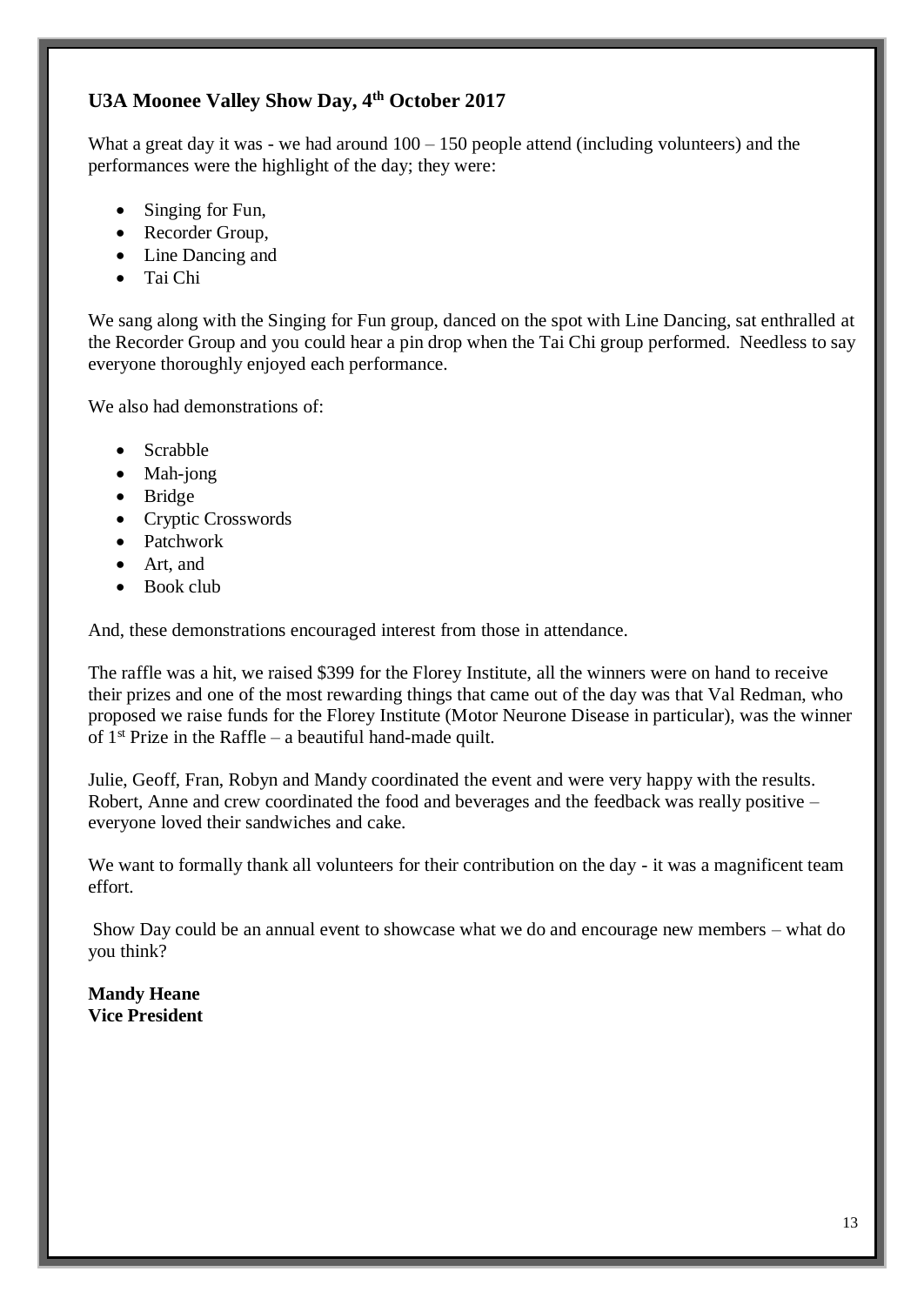



**Some Photos from Show Day**



# **SOCIAL ACTIVITIES Dates for your diary in 2018**

The following activities, along with others activities, will be advertised in the February 2018 Contact:

- 1. Wednesday 18th July 2018 at 1pm, theatre tickets to the musical "The Wizard of OZ" at the Regent Theatre at a cost of \$70.00 each.
- 2. Wednesday 15th August 2018 at 1pm, theatre tickets to the musical "Mamma Mia" at the Princess Theatre at a cost of \$60.00 each.

#### **Heather Feldman**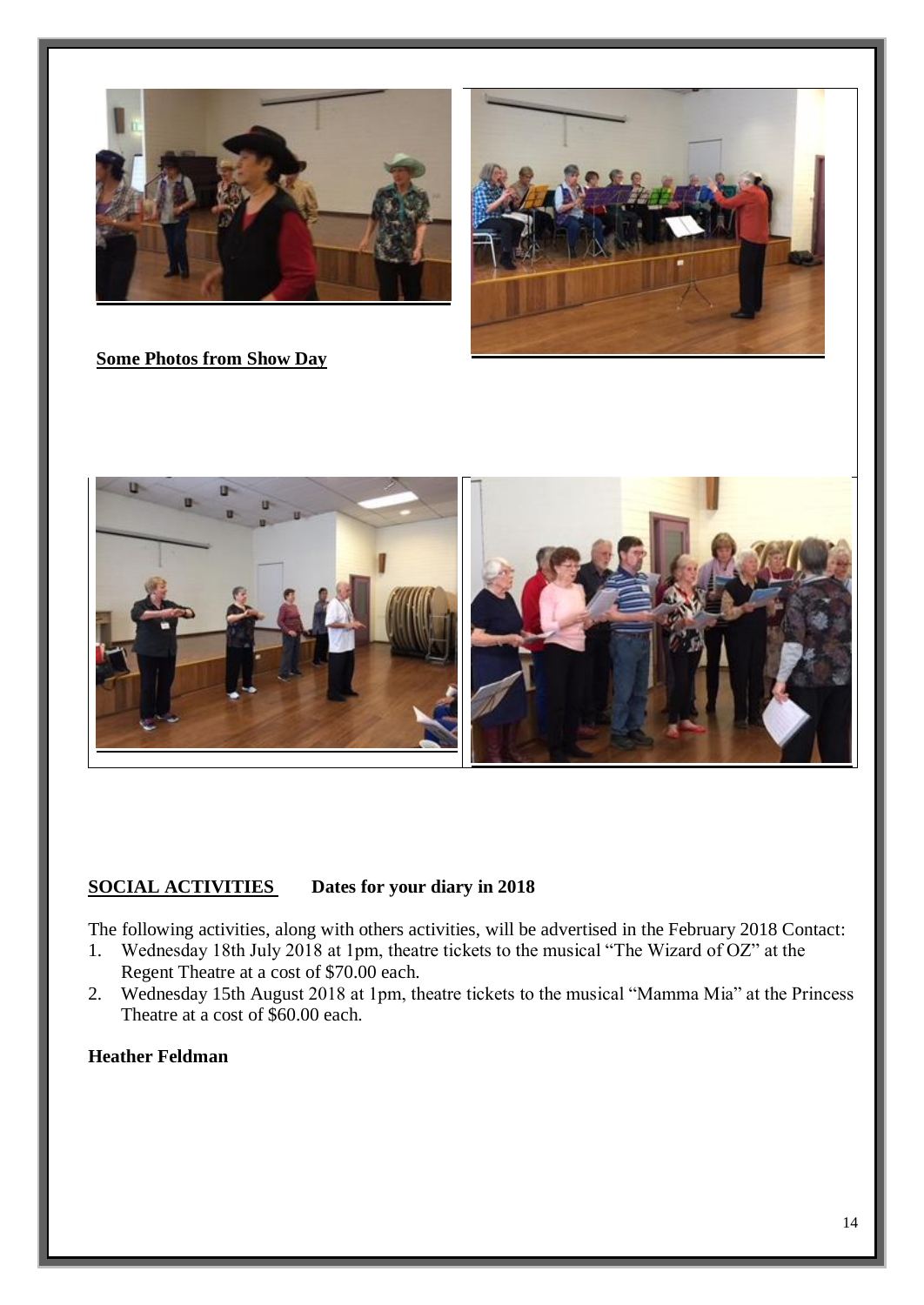#### **OFFICE NEWS**

**Emerald Street, West Essendon Tel: 9337 7779 PO Box 459, Moonee Ponds, Vic 3039**

The Committee of Management and I would like to thank all office volunteers for their service throughout 2017. Without you there would be no public face for our organisation.

The office will close on the 15 December and reopen on the 29 January.

#### **Volunteers needed for 2018**

Staffing the office is an essential service that our members and prospective members both expect and appreciate. This doesn't happen without the willingness of members to take on this task. Training is provided and the time put in by office volunteers keeps the organisation moving along.

Please consider contributing a couple of hours every so often to keep this service alive for our members.

The availability form can be found on the home page of our website or on page ?????? of this *Contact.*

Rosters will be emailed/mailed by the 19 January prior to the office volunteers meeting on the 24 January at Emerald Street, West Essendon.

Please forward completed forms by email to [officecomv@gmail.com](mailto:officecomv@gmail.com) or by post to:

Office Coordinator U3A Moonee Valley PO Box 459 Moonee Ponds, Vic 3039

**Margery Riddle Office Manager**

#### **WE ARE ON FACEBOOK**

Did you know we are on Facebook? It's easy to find us and there are 2 ways, even if you don't have a Facebook account:

Log on to: [http://u3amooneevalley.com.au](http://u3amooneevalley.com.au/) and scroll down a little until you see this Facebook icon, on the right hand side:



Click on the icon and it will take you to our Facebook page, then please press "Like".

Alternatively, if you currently have a Facebook account, simply search U3A Moonee Valley and you will find us! We look forward to chatting with you online  $\odot$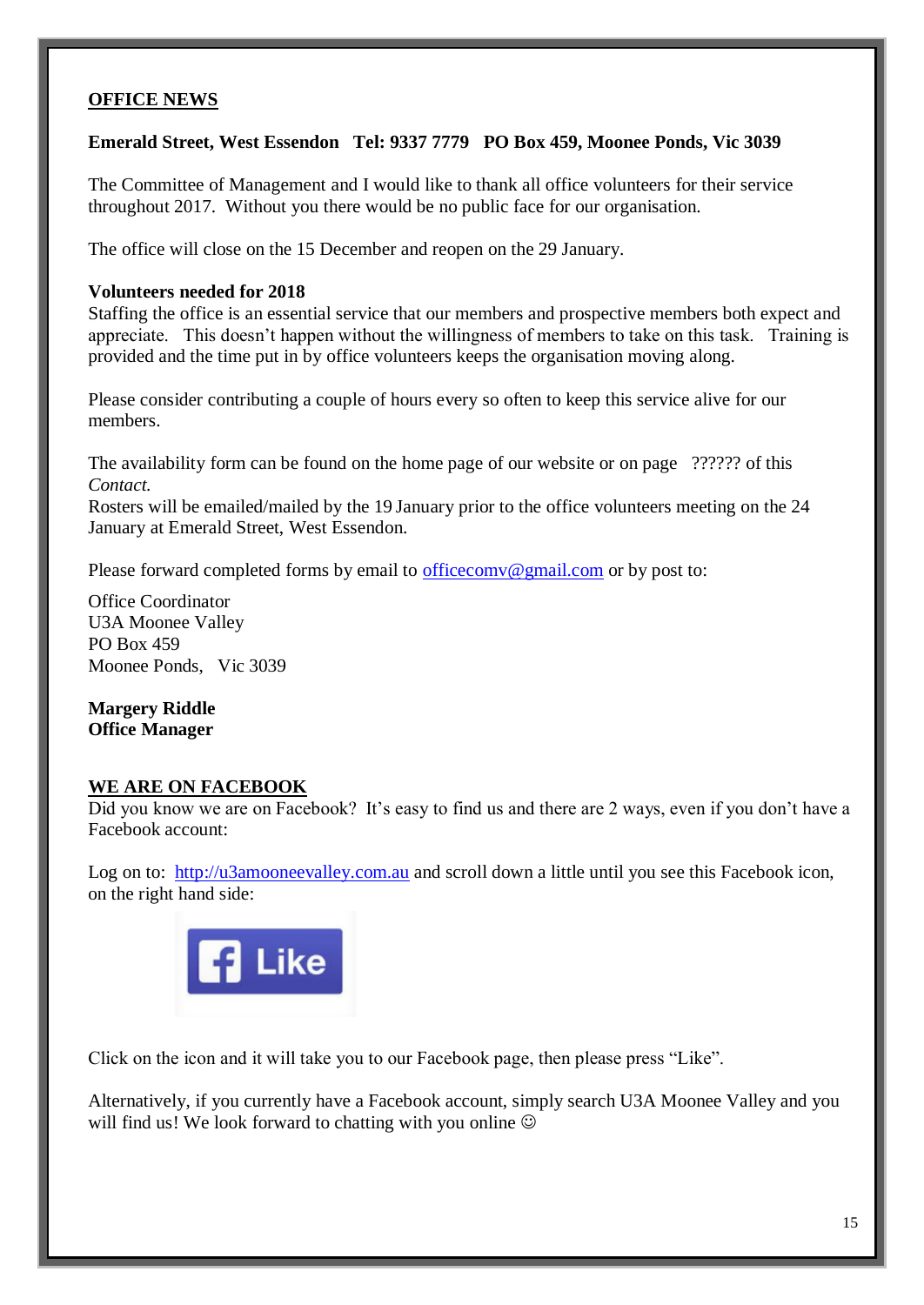### **MONTHLY LUNCHES FOR MEMBERS AT ANGLERS TAVERN**

#### **Please note:** *The last lunch for 2017 will be on Thursday 16 November*.

All U3A Moonee Valley members are cordially invited to attend the monthly lunches, which are held on the **third Thursday** of each month, except December.

| Venue: | The Bistro     |
|--------|----------------|
|        | Anglers Tavern |
|        | 2 Raleigh Road |
|        | Maribyrnong    |
|        |                |

Time: From 12.00 noon onwards

There is plenty of parking around the hotel and the Maribyrnong #57 tram stops at the door.

There is no set menu for the lunch – everyone chooses and pays for their own food and drink. It is up to you to decide whether you wish to indulge in a full meal or opt to choose from the Seniors Menu. Prices for Seniors meals are:

| 1 course Main)                                  | \$15.90 |
|-------------------------------------------------|---------|
| 2 courses (Entrée and Main or Main and Dessert) | \$18.90 |
| 3 courses (Entrée, Main and Dessert)            | \$21.90 |

Servings are very generous – you will not have to cook that night!

| 2018 lunch dates are: | Thursday 18 January   |
|-----------------------|-----------------------|
|                       | Thursday 15 February  |
|                       | Thursday 15 March     |
|                       | Thursday 19 April     |
|                       | Thursday 17 May       |
|                       | Thursday 21 June      |
|                       | Thursday 19 July      |
|                       | Thursday 16 August    |
|                       | Thursday 20 September |
|                       | Thursday 18 October   |
|                       | Thursday 15 November  |

If you are interested in attending these lunches, please phone us on **9338 8715** or email to **magmaj16 @gmail.com** by the preceding Friday.

Although these lunches are not 'official classes' where you need to enrol or attend every lunch, we ask that you let us know each month you plan to attend. You may bring along a non-member to the lunches – just let us know the number of those attending when you contact us.

#### **Margaret and Maurice Majurey**